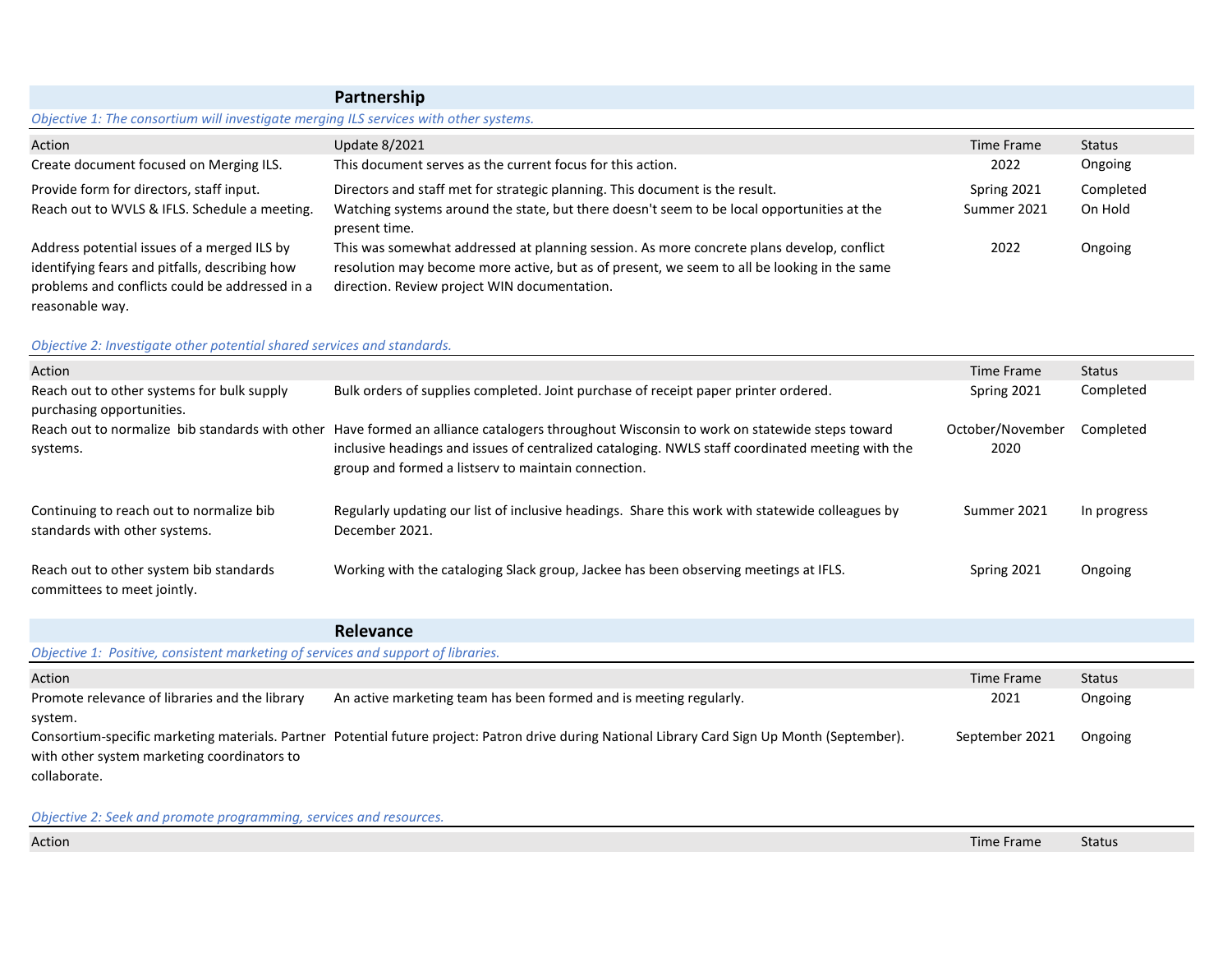Coordinate marketing of existing Network services. Successful rebrand from Merlin to NWLN. Bi-Weekly online directors discussions to share ideas and support. PIKA roll out completed. New patron cards designed and distributed. Evaluation of digital services. Summer 2021 Ongoing

#### *Objective 3: Develop stakeholder understanding of system (vs. single library) model and benefits.*

| Action                                                                                  |                                                                                                                                                                                                                                                                                                                                               | <b>Time Frame</b> | <b>Status</b> |  |  |
|-----------------------------------------------------------------------------------------|-----------------------------------------------------------------------------------------------------------------------------------------------------------------------------------------------------------------------------------------------------------------------------------------------------------------------------------------------|-------------------|---------------|--|--|
| List of stakeholders.                                                                   | Develop a list of those with a vested interest in library system success.                                                                                                                                                                                                                                                                     | <b>Fall 2021</b>  | Ongoing       |  |  |
| Educational marketing materials to share with<br>stakeholders.                          | Develop talking points about the relevance & support of libraries.                                                                                                                                                                                                                                                                            | <b>Fall 2021</b>  | Ongoing       |  |  |
|                                                                                         | <b>Patron Services</b>                                                                                                                                                                                                                                                                                                                        |                   |               |  |  |
| Objective 1: Develop a plan and timeline for centralized cataloging.                    |                                                                                                                                                                                                                                                                                                                                               |                   |               |  |  |
| Action                                                                                  |                                                                                                                                                                                                                                                                                                                                               | Time Frame        | <b>Status</b> |  |  |
| Decide what options are available (system<br>cataloger or partner with other consortia) | Plan for centralized cataloging implementation to be presented at August Network meeting.                                                                                                                                                                                                                                                     | August 2021       | In progress   |  |  |
| Develop a funding plan.                                                                 | In this tough budget climate, NWLS is actively engaged in developing a mutually effective resource<br>library contract and centralized cataloging is a part of this contract.                                                                                                                                                                 | August 2021       | In progress   |  |  |
| Objective 2: Investigate ways to improve online catalog.                                |                                                                                                                                                                                                                                                                                                                                               |                   |               |  |  |
|                                                                                         |                                                                                                                                                                                                                                                                                                                                               |                   |               |  |  |
|                                                                                         |                                                                                                                                                                                                                                                                                                                                               |                   |               |  |  |
| Action                                                                                  |                                                                                                                                                                                                                                                                                                                                               | <b>Time Frame</b> | <b>Status</b> |  |  |
| Discovery layer options & costs.                                                        | Approved decision to implement the Pika discovery layer.                                                                                                                                                                                                                                                                                      | September 2020    | Completed     |  |  |
| Develop a funding plan.                                                                 | Pika budget approved.                                                                                                                                                                                                                                                                                                                         | September 2020    | Completed     |  |  |
| Install discovery layer.                                                                | New discovery layer implemented.                                                                                                                                                                                                                                                                                                              | April 2021        | Completed     |  |  |
| Objective 3: Promote backup plans for service outages.                                  |                                                                                                                                                                                                                                                                                                                                               |                   |               |  |  |
| Action                                                                                  |                                                                                                                                                                                                                                                                                                                                               | Time Frame        | <b>Status</b> |  |  |
| Arrange for NWLS head end access to switch to<br>the RDC.                               | Moved NWLS staff to new domain in RDC. Migrated NWLS file server to RDC. The new servers<br>located at RDC are up and running and NWLS system migration has begun. Router configurations<br>for migration have been finished and tested in a lab environment. Wireless configurations have<br>been configured also for the migration process. | End of 2022       | In progress   |  |  |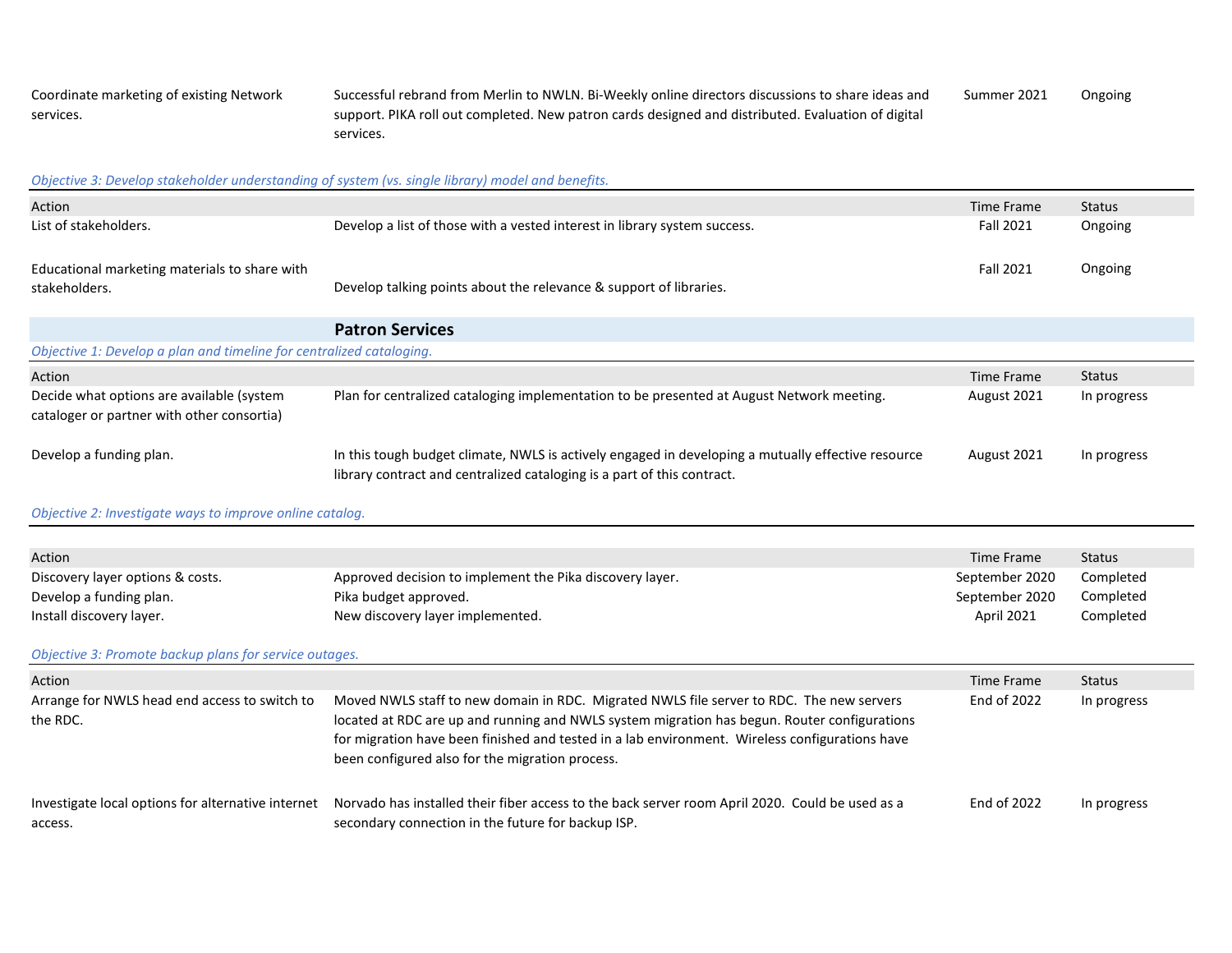### *Objective 4: Promote WebSierra for outreach use.*

| Action                                 |                                                                                                                 | Time Frame     | <b>Status</b> |
|----------------------------------------|-----------------------------------------------------------------------------------------------------------------|----------------|---------------|
| Provide access to staff for WebSierra. | Logins for WebSierra have been activated.                                                                       | September 2020 | Completed     |
|                                        | Provide continuing education on mobile outreach Office hours held and recorded August 11th for mobile outreach. | Summer 2021    | Completed     |
| and examples.                          |                                                                                                                 |                |               |

### *Objective 5: Evaluate ILS options.*

| Action                                      |                                                                                               | Time Frame       | <b>Status</b> |
|---------------------------------------------|-----------------------------------------------------------------------------------------------|------------------|---------------|
| Investigate available options.              | IUG: Check out vendors. Ask PIKA for suggestions. Milwaukee County, Wisconsin Valley both are | <b>Fall 2021</b> | In progress.  |
|                                             | going through this process. Have contacted them to tagalong.                                  |                  |               |
| Discuss the advantages and disadvantages of | Developing list of options.                                                                   | December 2021    | On hold       |
| options.                                    |                                                                                               |                  |               |

# **Positioning for the Future**

| Objective 1: Align with state level practices (directions).                     |                                                                                                                                                                                                                                                                                                                                                                           |             |               |  |
|---------------------------------------------------------------------------------|---------------------------------------------------------------------------------------------------------------------------------------------------------------------------------------------------------------------------------------------------------------------------------------------------------------------------------------------------------------------------|-------------|---------------|--|
| Action                                                                          |                                                                                                                                                                                                                                                                                                                                                                           | Time Frame  | <b>Status</b> |  |
| Participate in PLSR related activities                                          | DPI waiting on state technology departments for CE portal software. Statewide delivery changes to<br>be implemented by 2024. Oversight of statewide delivery will be proposed to WPLC in the next few<br>months. A consultant has been hired by DPI to explore changes to the funding formula. Sherry will<br>be on a special LD&L committee working with the consultant. | 2021-2022   | Ongoing       |  |
| Consult with SRLAAW to keep abreast of the<br>status of ILS and System mergers. | Marathon County in transition. Still monitoring WVLS, IFLS and waiting for other opportunities. In<br>merger news, there is a possible system merger between Arrowhead and Lakeshores.                                                                                                                                                                                    | Summer 2021 | Ongoing       |  |

### *Objective 2: Funding for additional system staff.*

| Action                                                         |                                                                                                                                                                                                    | Time Frame | <b>Status</b> |
|----------------------------------------------------------------|----------------------------------------------------------------------------------------------------------------------------------------------------------------------------------------------------|------------|---------------|
| Investigate grant opportunities.                               | Working outside of LSTA Funding. Looking for Grant for Streaming services.                                                                                                                         | Fall 2021  | Ongoing       |
| Seek alternative sponsors.                                     |                                                                                                                                                                                                    | 2022       | On hold       |
| Objective 3: Development and expansion of digital collections. |                                                                                                                                                                                                    |            |               |
| Action                                                         |                                                                                                                                                                                                    | Time Frame | <b>Status</b> |
| Investigate possible streaming and other digital<br>resources. | Viewed vendor demonstrations, formed Digital Services committee, compiling lists of pro's and<br>con's. Contracted with WiLS for a survey of Digital Services. Next step: Compiling and evaluating | Fall 2021  | In progress.  |

*Objective 4: Develop specialized consulting/training resources which can be shared through the state.*

Action **Time Frame Status (2002)** Status (2003) Action (2003) Status (2003) Status (2003) Status (2003) Status (2003) Status (2003) Status (2003) Status (2003) Status (2003) Status (2003) Status (2003) Status (2003) Status